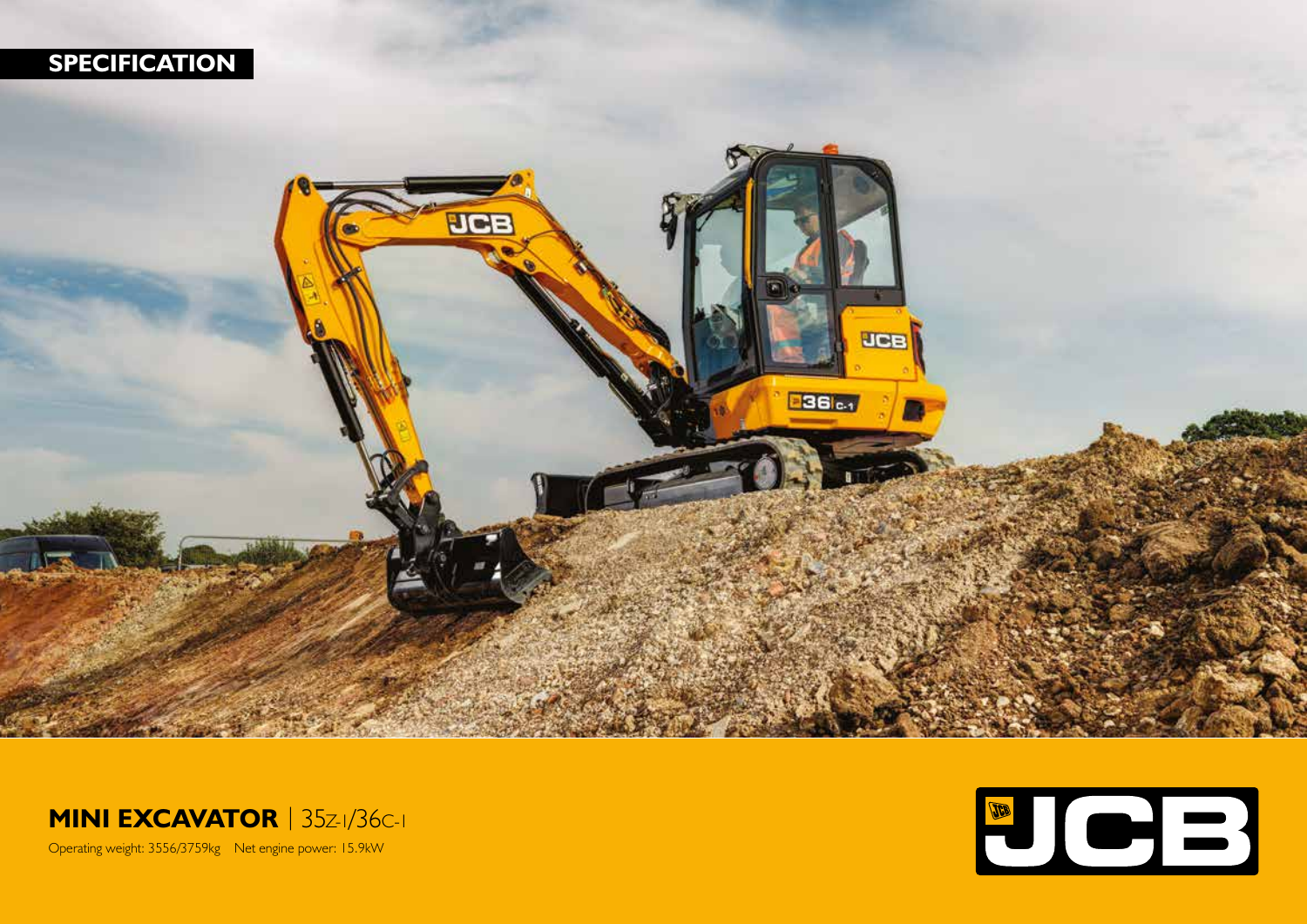# **TOUGH TO BEAT.**

The new 35Z-1 and 36C-1 are New Generation Stage V machines with no need for electronic control, aftertreatment or EGR. There is a choice between zero tailswing for easy and safe manoeuvrability; or conventional tailswing for greater stability and lifting capacity and 100% steel bodywork.



# **TOUGH TO BEAT FOR EASE OF USE.**

New dig end geometry and superior visibility makes dumper loading easy. Tilt-rotate option available to give you ultimate flexibility.

## **TOUGH TO BEAT FOR DURABILITY.**

Hoses are routed through the dig end for maximum protection against damage and wear, while O-ring face sealed hydraulic connections protect against leaks.



# **TOUGH TO BEAT FOR SAFETY.**

Seatbelt-activated green beacon, follow-me-home lights, lift overload system and JCB's unique 2GO system, all contribute to safer working.

# **TOUGH TO BEAT FOR COST OF OWNERSHIP.**

Minimum downtime with the help of an on-screen health check display and an easy-to-clean sloping undercarriage for a rapid turnaround.

# **TOUGH TO BEAT FOR COMFORT.**

With a spacious cab, clear flat floor and hands-free bluetooth radio with media socket, our 35Z-1 and 36C-1 excavator cabs are great places to work.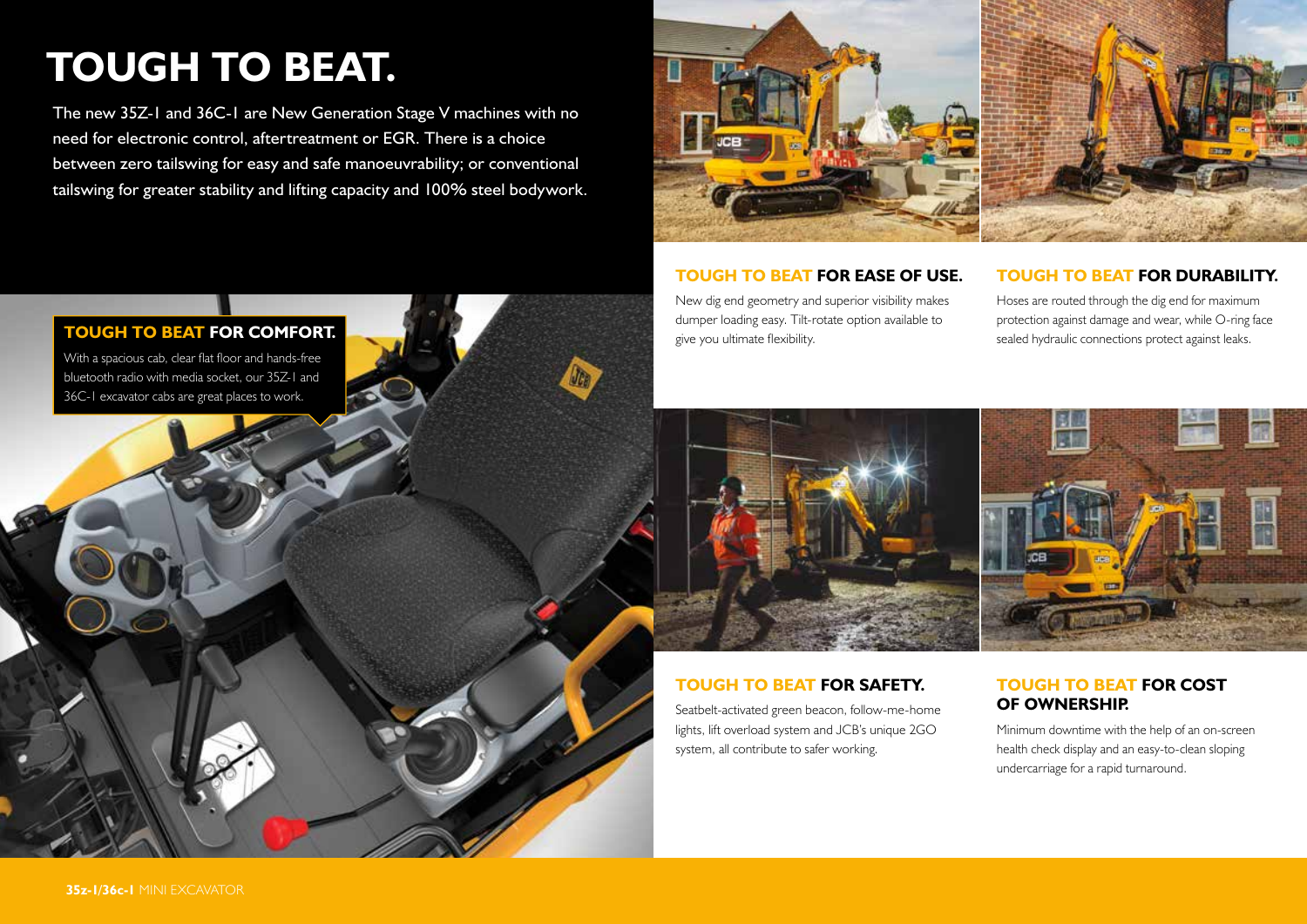



|   | Machine model                                     | $35z-1$ | $36C-1$    |           |
|---|---------------------------------------------------|---------|------------|-----------|
| A | Sprocket idler centres                            | mm      | 1590       |           |
| B | Track length on ground                            | mm      | 1590       |           |
| С | Undercarriage overall length - rubber             | mm      | 2048.5     |           |
|   | Undercarriage overall length - steel              | mm      | 2048.5     |           |
| D | Kingpost clearance                                | mm      | 555        |           |
| E | Tailswing radius (Standard / Heavy counterweight) | mm      | 900 / 1000 | 1200/1300 |
| F | Overall width of superstructure                   | mm      | 1550       |           |
| G | Height over cab                                   | mm      | 2482       |           |
| н | Ground clearance                                  | mm      | 275        |           |
|   | Track gauge                                       | mm      | 1400       | 1200      |
|   | Width over tracks                                 | mm      | 1750       | 1550      |
| K | Transport length with standard dipper             | mm      | 4851       | 4806      |
|   | Track height                                      | mm      | 480        |           |
| M | Counterweight clearance                           | mm      | 563        |           |

| <b>ENGINE</b>          |                                               |                    |            |  |  |
|------------------------|-----------------------------------------------|--------------------|------------|--|--|
| Machine model          |                                               | $35z-1$            | $36C-1$    |  |  |
| Model                  | EU Stage V / EPA Tier 4 Final Perkins 403J-17 |                    |            |  |  |
| Fuel                   | Diesel                                        |                    |            |  |  |
| Cooling                | Water cooled                                  |                    |            |  |  |
| Gross power ISO 14396  | 18.4 (@ 2200rpm)                              |                    |            |  |  |
| Net power              | kW                                            | 15.9 (@ 2000rpm)   |            |  |  |
| Gross torque ISO 14396 | Nm                                            | $91.9$ (@ 1600rpm) |            |  |  |
| Displacement           | CC                                            |                    | 1662       |  |  |
| Gradeability           | degrees                                       | 30                 |            |  |  |
| Starter motor          | kW                                            | $\overline{2}$     |            |  |  |
| Battery                | volt / amps                                   |                    | 12V / 80Ah |  |  |
| Alternator             | amps (Air con)                                | 85                 |            |  |  |

| <b>UNDERCARRIAGE</b>                   |                    |                |         |  |  |  |
|----------------------------------------|--------------------|----------------|---------|--|--|--|
| Machine model                          |                    | $35z-1$        | $36C-1$ |  |  |  |
| No of top rollers                      |                    |                |         |  |  |  |
| No of bottom rollers                   |                    | $\overline{4}$ |         |  |  |  |
| Track width rubber (STD)               | mm                 | 300            |         |  |  |  |
| Track width steel                      | mm                 | 300            |         |  |  |  |
| Ground bearing pressure (300mm tracks) | kg/cm <sup>2</sup> | 0.316          | 0.331   |  |  |  |
| Track tensioning                       |                    | Grease         |         |  |  |  |
| Travel speed - low                     | kph                | 2.8            |         |  |  |  |
| Travel speed - high                    | kph                | 4.5            |         |  |  |  |
| Tractive effort                        | kN                 | 25.6           |         |  |  |  |

| <b>HYDRAULIC SYSTEM</b>              |     |                              |         |  |  |  |
|--------------------------------------|-----|------------------------------|---------|--|--|--|
| Machine model                        |     | $35z-1$                      | $36C-1$ |  |  |  |
| Pump                                 | CC  | 38                           |         |  |  |  |
| Nominal output @ 2000rpm             | Ipm | 76                           |         |  |  |  |
| Excavator/track main relief pressure | bar | 250                          |         |  |  |  |
| Slew main relief pressure            | bar | 216                          |         |  |  |  |
| Auxiliary hydraulic pressure (Low)   | bar | STD: 190                     |         |  |  |  |
|                                      |     | ADJ: 120 - 250               |         |  |  |  |
| Auxiliary hydraulic pressure (High)  | bar | STD: 190                     |         |  |  |  |
|                                      |     | ADJ: 120 - 250               |         |  |  |  |
| Auxiliary hydraulic flow (Low)       | lpm | 30                           |         |  |  |  |
| Auxiliary hydraulic flow (High)      | lpm | 70                           |         |  |  |  |
| Hydraulic pump                       |     | Variable Displacement Piston |         |  |  |  |

| <b>WEIGHTS</b>             |    |         |         |
|----------------------------|----|---------|---------|
| Machine model              |    | $35z-1$ | $36C-1$ |
| Operating weight*          | kg | 3556    | 3759    |
| Shipping** weight          | kg | 3371    | 3574    |
| Canopy                     | kg | $-81$   |         |
| Heavy counterweight        | kg | 246     | Fitted  |
| 1600 dipper                | kg | 15      | Fitted  |
| No quick hitch or pipework | kg | $-53$   |         |
| No lifting kit or HBCVs    | kg |         | $-24$   |

\*35Z-1 Operating weight to ISO 6016 including cab, rubber tracks, 1300 dipper, standard counterweight, 2-way dozer, High Flow Aux circuit, lifting kit inc. HBCVs, hydraulic quick hitch, 450mm bucket, full tanks and a 75kg operator.

\*36C-1 Operating weight to ISO 6016 including cab, rubber tracks, 1600 dipper, heavy counterweight, 2-way dozer, High Flow Aux circuit, lifting<br>kit inc. HBCVs, hydraulic quick hitch, 450mm bucket, full tanks and a 75kg ope

\*\*Shipping weight to ISO 6016 is Operating weight of machine, without an operator or bucket/attachment, and with the fuel level at 10% of tank capacity.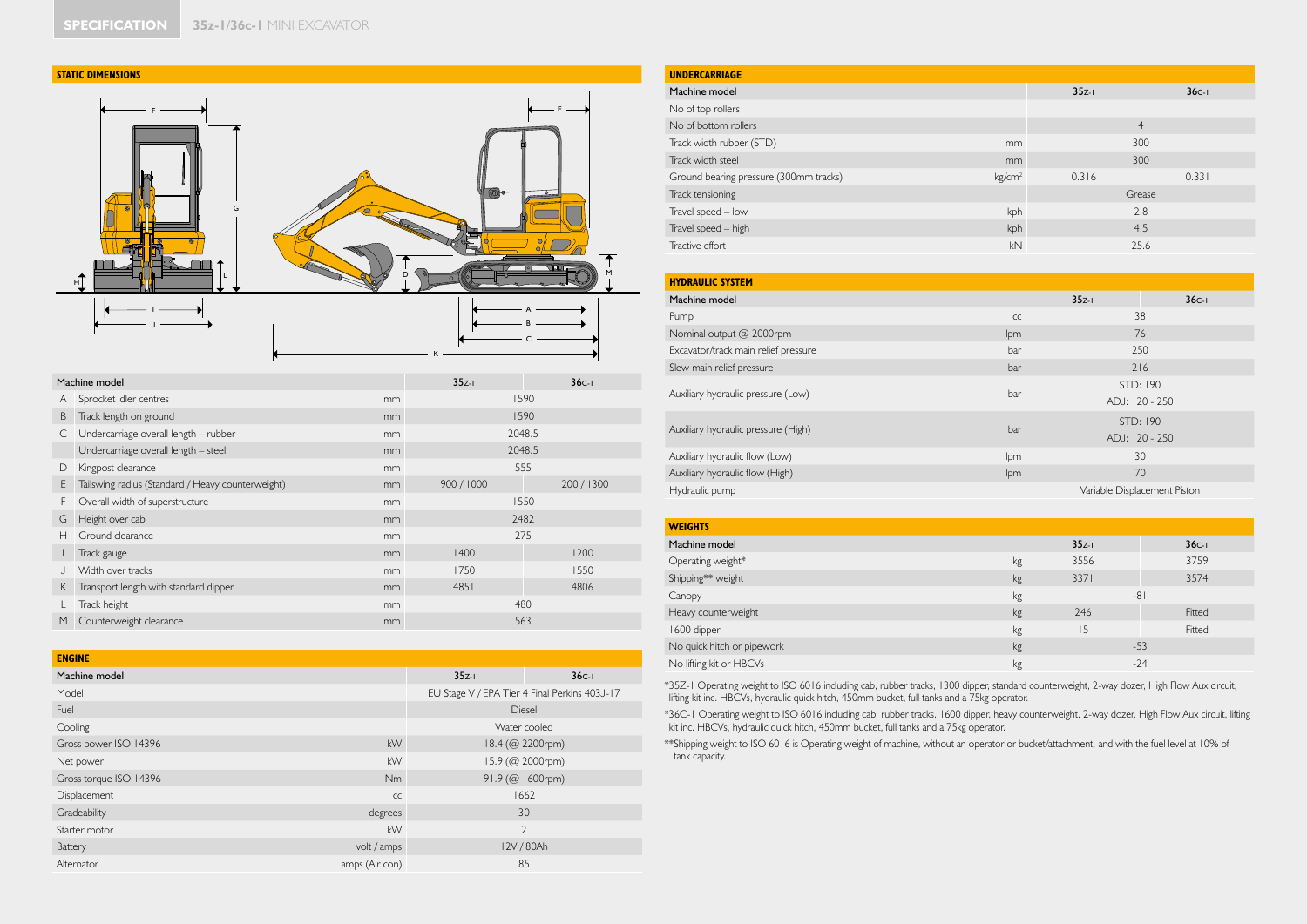#### **SPECIFICATION 35z-1/36c-1** MINI EXCAVATOR

| <b>SERVICE CAPACITIES</b> |     |         |         |  |  |  |  |  |  |  |  |  |
|---------------------------|-----|---------|---------|--|--|--|--|--|--|--|--|--|
| Machine model             |     | $35z-1$ | $36C-1$ |  |  |  |  |  |  |  |  |  |
| Fuel tank                 | ltr | 50      |         |  |  |  |  |  |  |  |  |  |
| Engine coolant            | ltr |         |         |  |  |  |  |  |  |  |  |  |
| Engine oil                | ltr | 5.2     |         |  |  |  |  |  |  |  |  |  |
| Hydraulic system          | ltr | 47.5    |         |  |  |  |  |  |  |  |  |  |
| Hydraulic tank            | ltr | 20.3    |         |  |  |  |  |  |  |  |  |  |

| <b>OPERATOR ENVIRONMENT</b>               |    |         |         |  |  |  |  |  |  |  |  |  |
|-------------------------------------------|----|---------|---------|--|--|--|--|--|--|--|--|--|
| Machine model                             |    | $35z-1$ | $36C-1$ |  |  |  |  |  |  |  |  |  |
| Cab/canopy height                         | mm |         | 1575    |  |  |  |  |  |  |  |  |  |
| Cab/canopy height with FOGS guard LEVEL I | mm |         | 1595    |  |  |  |  |  |  |  |  |  |
| Cab/canopy length                         | mm | 26      |         |  |  |  |  |  |  |  |  |  |
| Cab/canopy width                          | mm | 1043    |         |  |  |  |  |  |  |  |  |  |
| Door aperture width                       | mm | 479     |         |  |  |  |  |  |  |  |  |  |

**STANDARD EQUIPMENT** Fully glazed ROPS & TOPS certified cab with programmable Intermittent wiper with wash/wipe, 3 speed heater/demister with adjustable air vents, LCD display, Digital clock, Internal lockable toolbox, Cup holder & bottle holder, Coat hook, bluetooth radio, 12V accessory socket, Interior light, Full audio/visual warning systems, Auto idle throttle, 8 power bands, ISO servo controls with electro-hydraulic dozer lever, Electro-proportional thumb controlled high flow double acting auxiliary, 10 programmable auxiliary flow rates, Joystick mounted hammer switch, Neutral start, Full control isolation, "2GO" hydraulic isolation, High back suspension seat, removable floormat, Beacon ready kit, Two speed tracking, Auto-kickdown track motors, 300mm short pitch rubber tracks, Double element air cleaner, Heavy-duty alternator, Heavy-duty battery, Hydraulic slew braking with disc type park brake, ORFS hydraulics, Colour coded hydraulic hoses, 500 hour dig end & dozer greasing intervals, Heavy duty boom cylinder guard, Protected boom worklight, Quick release auxiliary couplers, 100% steel bodywork, dedicated tie down and lifting points, CESAR datatag (UK only).

**OPTIONAL EQUIPMENT** Air-conditioning, FOPS guard stage 1, Hose burst check valve lifting kit (dozer, boom & dipper),Mechanical quickhitch, Hydraulic quickhitch, Hydraulic quickhitch ready pipework, General purpose digging buckets, Ditch/grading buckets, Hydraulic hammers, LED rotating beacon, Travel alarm, Toolkit, Seatbelt engaged green beacon, Hydraulic thumb, Grease gun & cartridge, Exterior cab mounted mirrors, JCB Immobiliser (Unique key or keypad system), Dozer float, 4-way angled dozer blade, Dual pattern controls (ISO/SAE change-over), Thumb ready dipper, Special paint options, ROPS & TOPS certified canopy, Tilt rotate ready installation, JCB Livelink.

\*Standard and optional specifications may vary depending on regions. Please contact your dealer for more information.

| <b>DOZER</b>            |         |         |                          |         |         |  |  |
|-------------------------|---------|---------|--------------------------|---------|---------|--|--|
| Machine model           |         | $35z-1$ | $36C-1$                  | $35z-1$ | $36C-1$ |  |  |
| Dozer type              |         | 2-way   |                          | 4-way   |         |  |  |
| Dozer length            |         | 1648    | 1701                     |         |         |  |  |
| Max height above ground |         | 436     | 439                      |         |         |  |  |
| Dig depth below ground  | mm      |         | 416                      | 457     |         |  |  |
| Approach angle          | degrees |         | 29                       | 27      |         |  |  |
| <b>Width</b>            | mm      | 1750    | 1550                     | 1750    | 1550    |  |  |
| Height                  | mm      |         | 357                      | 357     |         |  |  |
| 4-way pivot angle       | degrees |         | $\overline{\phantom{a}}$ | 25      |         |  |  |

#### **WORKING RANGE**





|   |                                       |         | $35z-1$ |      | $36C-1$ |      |  |  |  |
|---|---------------------------------------|---------|---------|------|---------|------|--|--|--|
|   | Dipper length                         | mm      | 1300    | 1600 | 1300    | 1600 |  |  |  |
|   | Boom length                           | mm      | 2450    |      |         |      |  |  |  |
| A | Max digging reach                     | mm      | 5165    | 5443 | 4865    | 5143 |  |  |  |
| B | Max digging reach on ground           | mm      | 5035    | 5322 | 4735    | 5022 |  |  |  |
| C | Max digging depth - dozer up          | mm      | 3042    | 3339 | 3042    | 3339 |  |  |  |
|   | Max digging depth - dozer down        | mm      | 3194    | 3483 | 3194    | 3483 |  |  |  |
| D | Max digging height                    | mm      | 4571    | 4730 | 4571    | 4730 |  |  |  |
| E | Max dump height                       | mm      | 3378    | 3537 | 3378    | 3537 |  |  |  |
| F | Max height to dipper nose pivot pin   | mm      | 3980    | 4139 | 3980    | 4139 |  |  |  |
| G | Max vertical wallcut depth            | mm      | 1610    | 1873 | 1610    | 1873 |  |  |  |
| Н | Min front swing radius (no offset)    | mm      | 2396    | 2462 | 2096    | 2162 |  |  |  |
|   | Min front swing radius (fully offset) | mm      | 1891    | 1947 | 1591    | 1647 |  |  |  |
|   | Boom swing left                       | degrees |         | 75   |         |      |  |  |  |
| J | Boom swing right                      | degrees |         | 55   |         |      |  |  |  |
|   | <b>Bucket rotation</b>                | degrees |         | 9    |         |      |  |  |  |
|   | Dipper rotation                       | degrees |         |      | 109.2   |      |  |  |  |
|   | Bucket tearout                        | kN      |         | 32.4 |         |      |  |  |  |
|   | Dipper tearout                        | kN      | 22.5    | 19.7 | 22.5    | 19.7 |  |  |  |
|   | Slew speed                            | rpm     |         | 8.3  |         |      |  |  |  |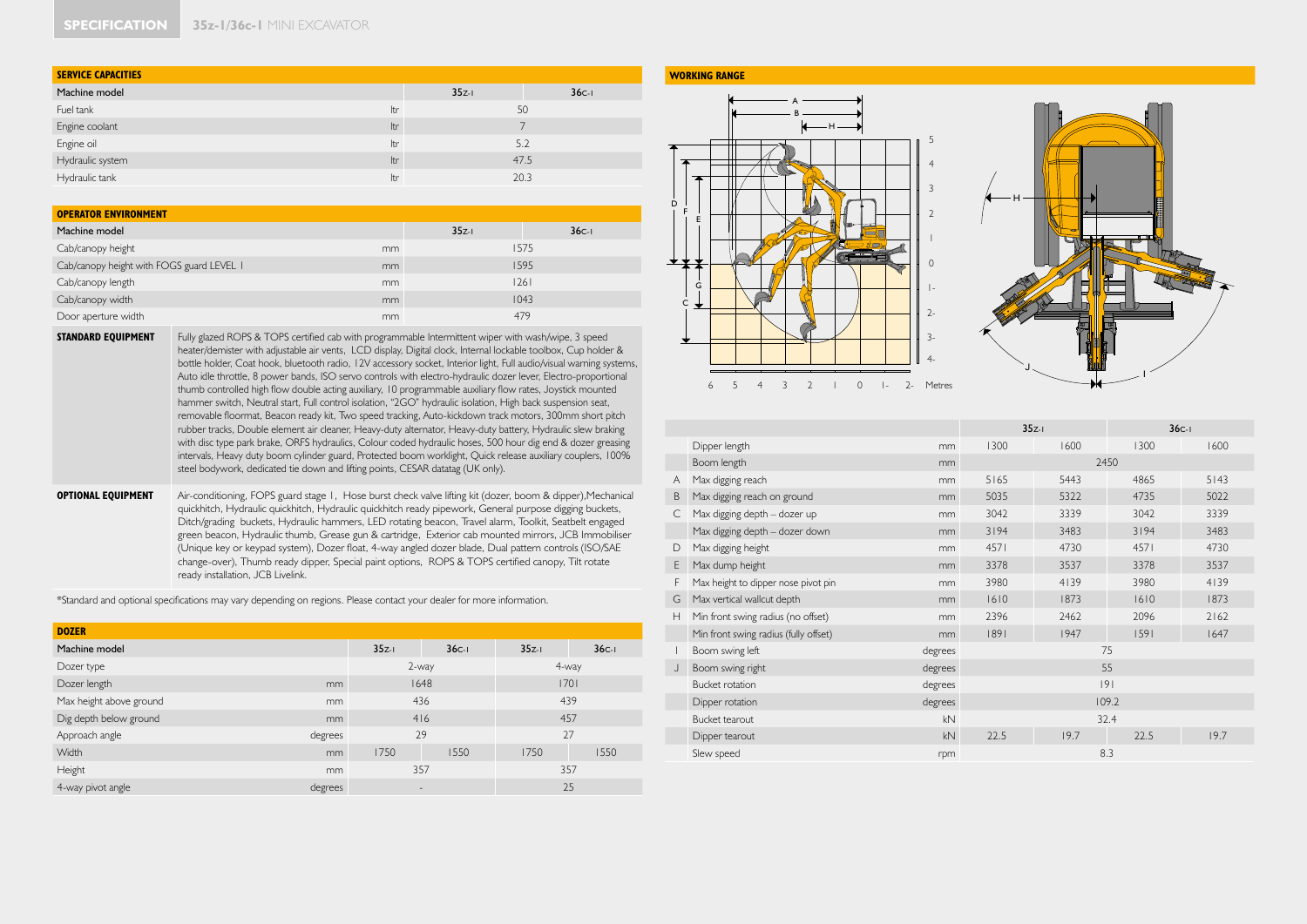|            |          | LIFT CAPACITIES - RUBBER TRACKS, 2450MM BOOM, 1300MM DIPPER, STANDARD COUNTERWEIGHT, NO BUCKET. |           |          |                   |           |          |                  |           |          |            |           |          |                           | $35Z-1$   |
|------------|----------|-------------------------------------------------------------------------------------------------|-----------|----------|-------------------|-----------|----------|------------------|-----------|----------|------------|-----------|----------|---------------------------|-----------|
| Load Point |          | 1.5 <sub>m</sub>                                                                                |           | 2.5m     |                   |           |          | 3.5 <sub>m</sub> |           |          | 4.5m       |           |          | Capacity at maximum reach |           |
|            | 中        | 中                                                                                               | 冉         | 电        | $\Rightarrow$     | 齿         | 中        | 中                | 哉         | 中        | 中          | 8         | 字        | 中                         | 吿         |
| Height     | Dozer Up | <b>Dozer Down</b>                                                                               | Over Side | Dozer Up | <b>Dozer Down</b> | Over Side | Dozer Up | Dozer Down       | Over Side | Dozer Up | Dozer Down | Over Side | Dozer Up | <b>Dozer Down</b>         | Over Side |
| m          | kg       | kg                                                                                              | kg        | kg       | kg                | kg        | kg       | kg               | kg        | kg       | kg         | kg        | kg       | kg                        | kg        |
| 2.5        |          |                                                                                                 |           |          |                   |           | 488      | 741              | 536       |          |            |           |          |                           |           |
| 2.0        |          |                                                                                                 |           | 816      | 1084              | 887       | 476      | 830              | 523       |          |            |           |          |                           |           |
| 1.5        |          |                                                                                                 |           | 768      | 1486              | 836       | 461      | 943              | 507       | 310      | 799        | 343       | 310      | 799                       | 343       |
| 1.0        |          |                                                                                                 |           |          |                   |           | 446      | 1058             | 491       | 305      | 832        | 338       | 305      | 832                       | 338       |
| 0.5        |          |                                                                                                 |           | 706      | 2016              | 771       | 434      | 1152             | 478       | 301      | 859        | 334       | 301      | 859                       | 334       |
| 0.0        |          |                                                                                                 |           | 698      | 2063              | 763       | 426      | $1210$           | 470       |          |            |           |          |                           |           |
| $-0.5$     | 1460     | 1494                                                                                            | 1579      | 698      | 2026              | 762       | 423      | 1223             | 466       |          |            |           |          |                           |           |
| $-1.0$     | 1847     | 2115                                                                                            | 1948      | 702      | 1916              | 767       | 424      | 1177             | 468       |          |            |           |          |                           |           |
| $-1.5$     | 1866     | 2840                                                                                            | 1967      | 713      | 1713              | 778       | 433      | 1024             | 477       |          |            |           |          |                           |           |
| $-2.0$     | 1902     | 2738                                                                                            | 2004      | 731      | 1343              | 798       |          |                  |           |          |            |           |          |                           |           |

|            | $35Z - 1$<br>LIFT CAPACITIES - RUBBER TRACKS, 2450MM BOOM, 1600MM DIPPER, HEAVY COUNTERWEIGHT, NO BUCKET. |            |           |          |                   |           |          |                   |           |          |                   |           |          |                           |           |
|------------|-----------------------------------------------------------------------------------------------------------|------------|-----------|----------|-------------------|-----------|----------|-------------------|-----------|----------|-------------------|-----------|----------|---------------------------|-----------|
| Load Point |                                                                                                           | 1.5m       |           |          | 2.5m              |           |          | 3.5 <sub>m</sub>  |           |          | 4.5m              |           |          | Capacity at maximum reach |           |
|            | 电                                                                                                         | 电          | 吿         | 中        | $\Rightarrow$     | 쁑         | 中        | 中                 | 齿         | 中        | 中                 | 8         | 电        | 中                         | 巷         |
| Height     | Dozer Up                                                                                                  | Dozer Down | Over Side | Dozer Up | <b>Dozer Down</b> | Over Side | Dozer Up | <b>Dozer Down</b> | Over Side | Dozer Up | <b>Dozer Down</b> | Over Side | Dozer Up | <b>Dozer Down</b>         | Over Side |
| m          | kg                                                                                                        | kg         | kg        | kg       | kg                | kg        | kg       | kg                | kg        | kg       | kg                | kg        | kg       | kg                        | kg        |
| 3.0        |                                                                                                           |            |           |          |                   |           | 558      | 571               | 604       |          |                   |           |          |                           |           |
| 2.5        |                                                                                                           |            |           |          |                   |           | 578      | 625               | 630       | 379      | 669               | 416       |          |                           |           |
| 2.0        |                                                                                                           |            |           |          |                   |           | 565      | 719               | 615       | 376      | 687               | 412       |          |                           |           |
| 1.5        |                                                                                                           |            |           | 925      | 1219              | 998       | 548      | 839               | 597       | 370      | 726               | 405       | 333      | 650                       | 365       |
| 1.0        |                                                                                                           |            |           | 876      | 6                 | 946       | 531      | 967               | 579       | 363      | 771               | 398       | 328      | 743                       | 361       |
| 0.5        |                                                                                                           |            |           | 843      | 1882              | 912       | 516      | 1079              | 563       | 357      | 814               | 392       | 324      | 703                       | 356       |
| 0.0        |                                                                                                           |            |           | 827      | 2012              | 895       | 505      | 16                | 552       | 353      | 843               | 387       |          |                           |           |
| $-0.5$     | 1262                                                                                                      | 29         | 1364      | 821      | 2037              | 889       | 499      | 1203              | 545       | 351      | 842               | 386       |          |                           |           |
| $-1.0$     | 1721                                                                                                      | 76         | 1861      | 822      | 1980              | 890       | 498      | 1194              | 544       |          |                   |           |          |                           |           |
| $-1.5$     | 2154                                                                                                      | 2301       | 2253      | 830      | 1839              | 897       | 502      | 118               | 548       |          |                   |           |          |                           |           |
| $-2.0$     | 2187                                                                                                      | 2974       | 2287      | 844      | 1580              | 912       |          |                   |           |          |                   |           |          |                           |           |
| $-2.5$     | 2241                                                                                                      | 2297       | 2342      | 871      | 1067              | 942       |          |                   |           |          |                   |           |          |                           |           |

 $\Rightarrow$ Lift capacity over front. Notes: I. Lifting capacities are based on ISO 10567, that is: 75% of minimum tipping load or 87% of hydraulic lift capacity, whichever is the less. Lifting capacities marked\* are based on hydraulic capacity.<br>2. Lift capaci

 $\frac{1}{\sqrt{2}}$ Lift capacity full circle.

3. A bucket must be fitted when lifting, the weight of this bucket must be deducted from the above lift capacities. 4. Lift capacities may be limited by local regulations. Please refer to your dealer.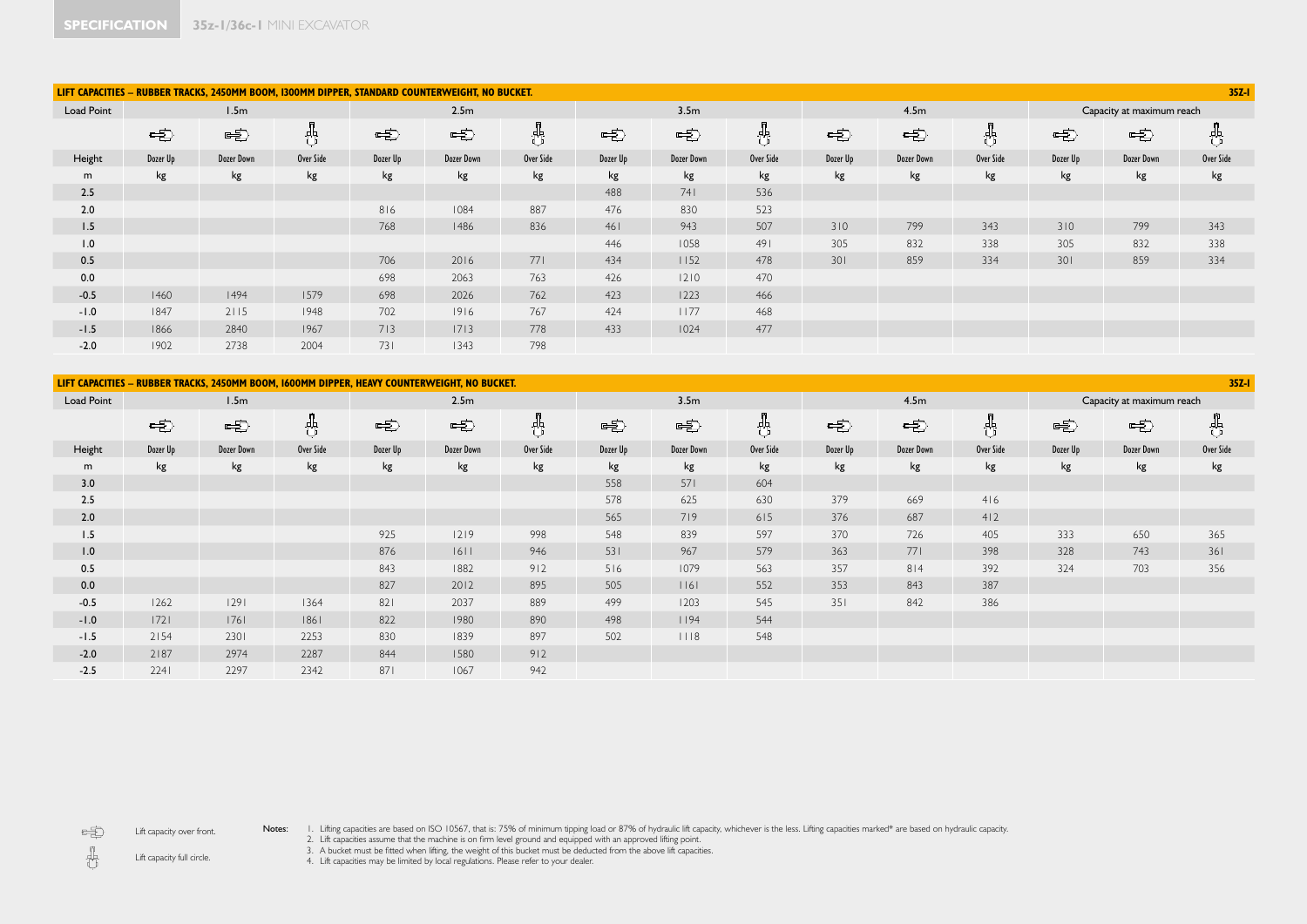|            |          | LIFT CAPACITIES - RUBBER TRACKS, 2450MM BOOM, 1600MM DIPPER, STANDARD COUNTERWEIGHT, NO BUCKET. |           |          |               |           |          |                  |           |          |            |                        |          |                           | $36C - 1$ |
|------------|----------|-------------------------------------------------------------------------------------------------|-----------|----------|---------------|-----------|----------|------------------|-----------|----------|------------|------------------------|----------|---------------------------|-----------|
| Load Point |          | 1.5 <sub>m</sub>                                                                                |           | 2.5m     |               |           |          | 3.5 <sub>m</sub> |           |          | 4.5m       |                        |          | Capacity at maximum reach |           |
|            | 电        | 中                                                                                               | 巷         | 电        | $\Rightarrow$ | 쁑         |          | 中                | 吿         | 中        | 电          | $\frac{\hbar}{\sigma}$ | 中        | 中                         | 쁑         |
| Height     | Dozer Up | Dozer Down                                                                                      | Over Side | Dozer Up | Dozer Down    | Over Side | Dozer Up | Dozer Down       | Over Side | Dozer Up | Dozer Down | Over Side              | Dozer Up | <b>Dozer Down</b>         | Over Side |
| m          | kg       | kg                                                                                              | kg        | kg       | kg            | kg        | kg       | kg               | kg        | kg       | kg         | kg                     | kg       | kg                        | kg        |
| 3.0        |          |                                                                                                 |           |          |               |           | 587      | 601              | 579       |          |            |                        |          |                           |           |
| 2.5        |          |                                                                                                 |           |          |               |           | 621      | 635              | 572       |          |            |                        |          |                           |           |
| 2.0        |          |                                                                                                 |           |          |               |           | 615      | 703              | 560       |          |            |                        |          |                           |           |
| 1.5        |          |                                                                                                 |           | 1014     | 1045          | 901       | 601      | 791              | 546       | 407      | 650        | 371                    | 407      | 650                       | 371       |
| 1.0        |          |                                                                                                 |           | 973      | $1313$        | 861       | 587      | 886              | 531       | 402      | 743        | 366                    | 402      | 743                       | 366       |
| 0.5        |          |                                                                                                 |           | 943      | 1523          | 830       | 574      | 973              | 518       | 398      | 703        | 361                    | 398      | 703                       | 361       |
| 0.0        |          |                                                                                                 |           | 924      | 1648          | 812       | 564      | 1038             | 508       |          |            |                        |          |                           |           |
| $-0.5$     | 1472     | 1507                                                                                            | 1592      | 916      | 1692          | 803       | 558      | 1070             | 502       |          |            |                        |          |                           |           |
| $-1.0$     | 1978     | 2024                                                                                            | 1859      | 915      | 1665          | 803       | 557      | 1057             | 501       |          |            |                        |          |                           |           |
| $-1.5$     | 2360     | 2654                                                                                            | 1879      | 921      | 1560          | 809       | 563      | 970              | 507       |          |            |                        |          |                           |           |
| $-2.0$     | 2394     | 2553                                                                                            | 1909      | 936      | 1342          | 823       |          |                  |           |          |            |                        |          |                           |           |
| $-2.5$     | 1685     | 1724                                                                                            | 1822      |          |               |           |          |                  |           |          |            |                        |          |                           |           |

|            | $36C - 1$<br>LIFT CAPACITIES - RUBBER TRACKS, 2450MM BOOM, 1600MM DIPPER, HEAVY COUNTERWEIGHT, NO BUCKET. |                   |           |          |                   |           |                  |                   |           |          |                   |           |                           |                   |           |
|------------|-----------------------------------------------------------------------------------------------------------|-------------------|-----------|----------|-------------------|-----------|------------------|-------------------|-----------|----------|-------------------|-----------|---------------------------|-------------------|-----------|
| Load Point | 1.5m                                                                                                      |                   |           | 2.5m     |                   |           | 3.5 <sub>m</sub> |                   |           | 4.5m     |                   |           | Capacity at maximum reach |                   |           |
|            | 电                                                                                                         | 电                 | 齿         | 中        | 电                 | 齿         | 中                | 中                 | ╬         | 中        | $\Rightarrow$     | 쁑         | 中                         | 中                 | 吿         |
| Height     | Dozer Up                                                                                                  | <b>Dozer Down</b> | Over Side | Dozer Up | <b>Dozer Down</b> | Over Side | Dozer Up         | <b>Dozer Down</b> | Over Side | Dozer Up | <b>Dozer Down</b> | Over Side | Dozer Up                  | <b>Dozer Down</b> | Over Side |
| m          | kg                                                                                                        | kg                | kg        | kg       | kg                | kg        | kg               | kg                | kg        | kg       | kg                | kg        | kg                        | kg                | kg        |
| 3.0        |                                                                                                           |                   |           |          |                   |           | 587              | 601               | 635       |          |                   |           |                           |                   |           |
| 2.5        |                                                                                                           |                   |           |          |                   |           | 621              | 635               | 671       |          |                   |           |                           |                   |           |
| 2.0        |                                                                                                           |                   |           |          |                   |           | 687              | 703               | 661       |          |                   |           |                           |                   |           |
| 1.5        |                                                                                                           |                   |           | 1022     | 1045              | 1056      | 706              | 791               | 646       | 483      | 650               | 445       | 483                       | 650               | 445       |
| 1.0        |                                                                                                           |                   |           | $ $   4  | 1313              | 1016      | 692              | 886               | 631       | 479      | 743               | 440       | 479                       | 743               | 440       |
| 0.5        |                                                                                                           |                   |           | 1110     | 1523              | 985       | 679              | 973               | 618       | 474      | 703               | 435       | 474                       | 703               | 435       |
| 0.0        |                                                                                                           |                   |           | 09       | 1648              | 967       | 669              | 1038              | 608       |          |                   |           |                           |                   |           |
| $-0.5$     | 1472                                                                                                      | 1507              | 1592      | 1083     | 1692              | 958       | 663              | 1070              | 602       |          |                   |           |                           |                   |           |
| $-1.0$     | 1978                                                                                                      | 2024              | 2139      | 1082     | 1665              | 958       | 663              | 1057              | 601       |          |                   |           |                           |                   |           |
| $-1.5$     | 2594                                                                                                      | 2654              | 2220      | 1088     | 1560              | 964       | 668              | 970               | 607       |          |                   |           |                           |                   |           |
| $-2.0$     | 2495                                                                                                      | 2553              | 2251      | 1103     | 1342              | 978       |                  |                   |           |          |                   |           |                           |                   |           |
| $-2.5$     | 1685                                                                                                      | 1724              | 1822      |          |                   |           |                  |                   |           |          |                   |           |                           |                   |           |

Lift capacity over front.

 $\Rightarrow$ 

Notes: I. Lifting capacities are based on ISO 10567, that is: 75% of minimum tipping load or 87% of hydraulic lift capacity, whichever is the less. Lifting capacities marked\* are based on hydraulic capacity.<br>2. Lift capaci

 $\frac{1}{\sqrt{2}}$ Lift capacity full circle.

3. A bucket must be fitted when lifting, the weight of this bucket must be deducted from the above lift capacities. 4. Lift capacities may be limited by local regulations. Please refer to your dealer.